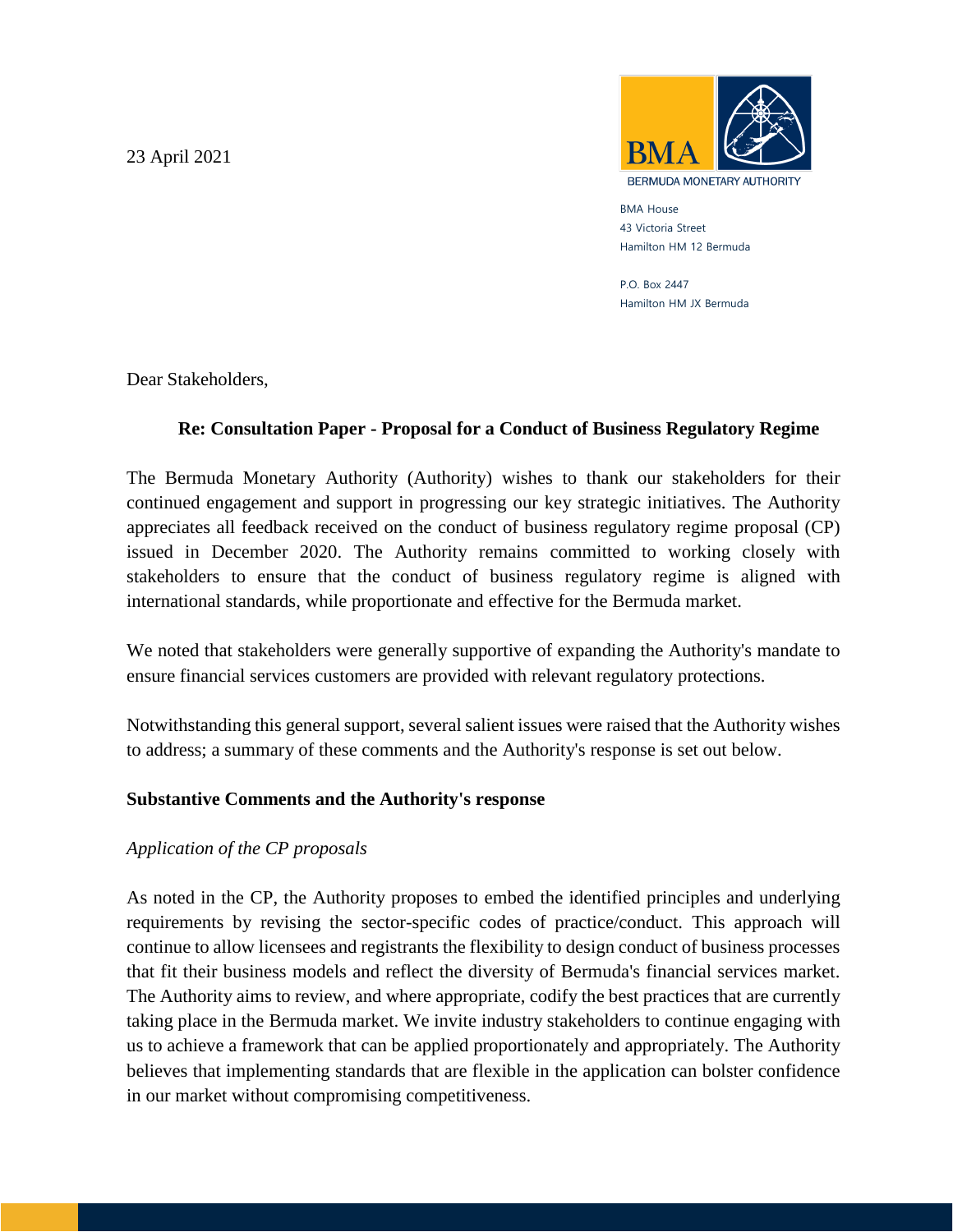### *Timing of implementation and transition provisions*

Several stakeholders asked for further clarification of the timelines the Authority envisions for implementing changes to the Bermuda Monetary Authority Act 1969 (BMA Act), issuing revised codes of conduct or practice, and creating new codes (where the sector is not currently subject to any Authority-issued code).

This year the Authority intends to put forward a bill to amend the BMA Act, providing the statutory remit to create the oversight of financial institutions' conduct of business to promote customer protection.

As noted in the CP, the Authority is taking a sector-by-sector approach to codify the conduct principles, first addressing the insurance and banking sectors. In the latter half of this year, the Authority will issue separate consultation papers to propose:

- i. Amendments to the existing insurance code of conduct
- ii. A new code of conduct for banks

The Authority proposes a transition period to allow licensees and registrants to embed new policies, processes and other internal controls and systems to comply with revised codes.

## *Providing definitions*

Many stakeholders raised the issue of lack of clarity regarding the principles and the application of certain requirements to specific business contexts.

The Authority acknowledges that the principles were drafted at a high level to apply the conduct standards across the various financial services industries. The Authority reaffirms that the highlevel principles represent the general expectations for the good conduct of business. However, given the diversity of entities under the Authority's supervisory remit, the Authority proposes to address the technical definitions and requirements underpinning those principles on a sector-bysector basis. As the Authority moves to review the codes of practice or conduct in each sector, it will continue to engage with industry associations and other interested parties to implement practicable conduct standards that are defined appropriately for the sector in question.

## *Regulatory treatment of retail and non-retail customers*

Many stakeholders raised the importance of tailored regulatory treatment for products and services marketed and sold to retail customers. Particularly, stakeholders called for reduced